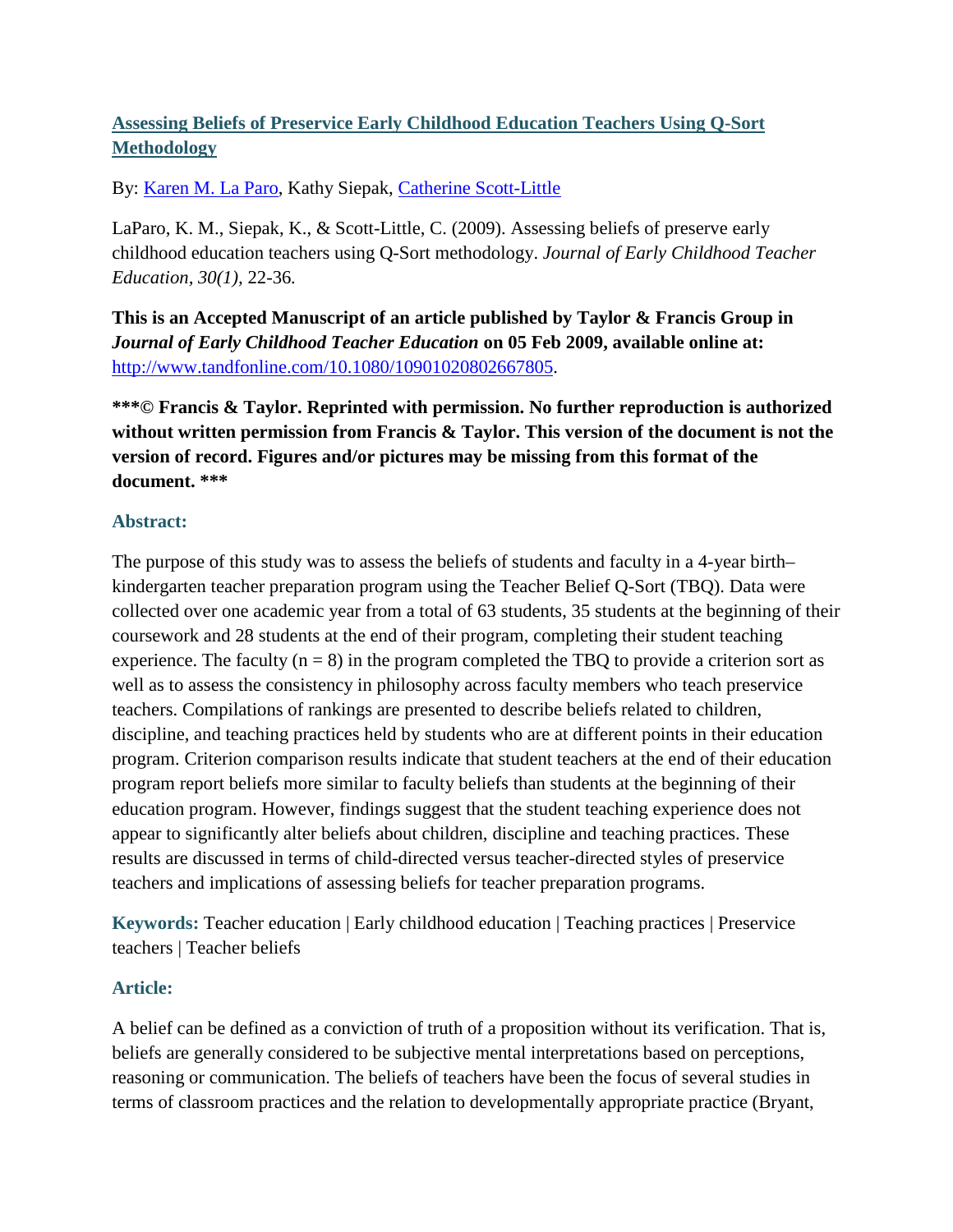Clifford, & Peisner, 1991; Maxwell, McWilliam, Hemmeter, Ault, & Schuster, 2001;Stipek & Byler, 1997). Although beliefs can be unconscious, research has indicated that beliefs may guide action, exerting important influence on teacher behaviors in the classroom (Calderhead, 1996; Hargreaves, 1975;Kagan, 1992). Given research that cites the wide variability in classroom practices, it may be that personal characteristics such as beliefs are, in part, driving teaching behaviors (Baum & King, 2006; Oliver, 1953;Pianta et al., 2004).

Recent research has provided a Q-sort methodology to assess teachers' beliefs about teaching and has been used to collect data from over 500 teachers (Decker & Rimm-Kaufman, 2005; Rimm-Kaufman & Sawyer, 2004;Rimm-Kaufman, Storm, Sawyer, Pianta, & La Paro, 2006). The present study uses this Q-Sort approach to examine the beliefs of students enrolled in a 4-year birth–kindergarten teacher preparation program and provides comparisons of the beliefs of these students with the beliefs of the faculty who teach them.

## **Teacher Beliefs**

Many factors link quality teaching to positive outcomes for young children. Teaching credentials, level of education, and type of education all relate to quality teaching and quality in the classroom (Bowman, Donovan, & Burns, 2001;Kontos & Wilcox-Herzog, 2001; Whitebook, Howes, & Phillips, 1989). However, a more fundamental variable related to issues of quality may be the beliefs teachers hold about teaching and children. Although the literature is mixed about the relation between beliefs and practices (Bracken & Fischel, 2006; Fang, 1996), findings from several studies support this relation (Maxwell et al., 2001; Vartuli, 1999). In one such study, beliefs about developmentally appropriate and inappropriate practices were gathered from 69 teachers in kindergarten through third-grade classrooms. The teachers' reported beliefs accounted for almost half of the variability observed in classroom practices (Maxwell et al.). In a study of teachers in Head Start classrooms through third-grade classrooms, moderate relations were found between the developmentally appropriate beliefs that teachers reported and their observed practices (Vartuli).

How belief systems are created is not clearly understood, but teachers' own education experiences may contribute to the development of their beliefs. (Lortie, 1975; Pajares, 1992). Unlike many professions and disciplines, students in the field of education enter the program with a wealth of experience from their own education, also known as "the apprenticeship of observation" (Lortie, p. 61). Personal experiences within education often serve as the basis for students' beliefs about teaching and children as well as their teaching practices (Borg, 2004; Ginsburg & Newman, 1985; Kagan, 1992; Lortie; Pajares, 1992). In spite of years of education, teachers may rely on these practices and strategies that they remember from their own education experience (Lortie). These existing belief structures can present a challenge to teacher preparation programs. However, recent studies have indicated that with increasing experiences and challenges to their beliefs, teachers may change their beliefs over time (Brownlee, Purdie, & Boutlon-Lewis, 2001; Doyle, 1997; So & Watkins, 2005). For example, findings by McMullen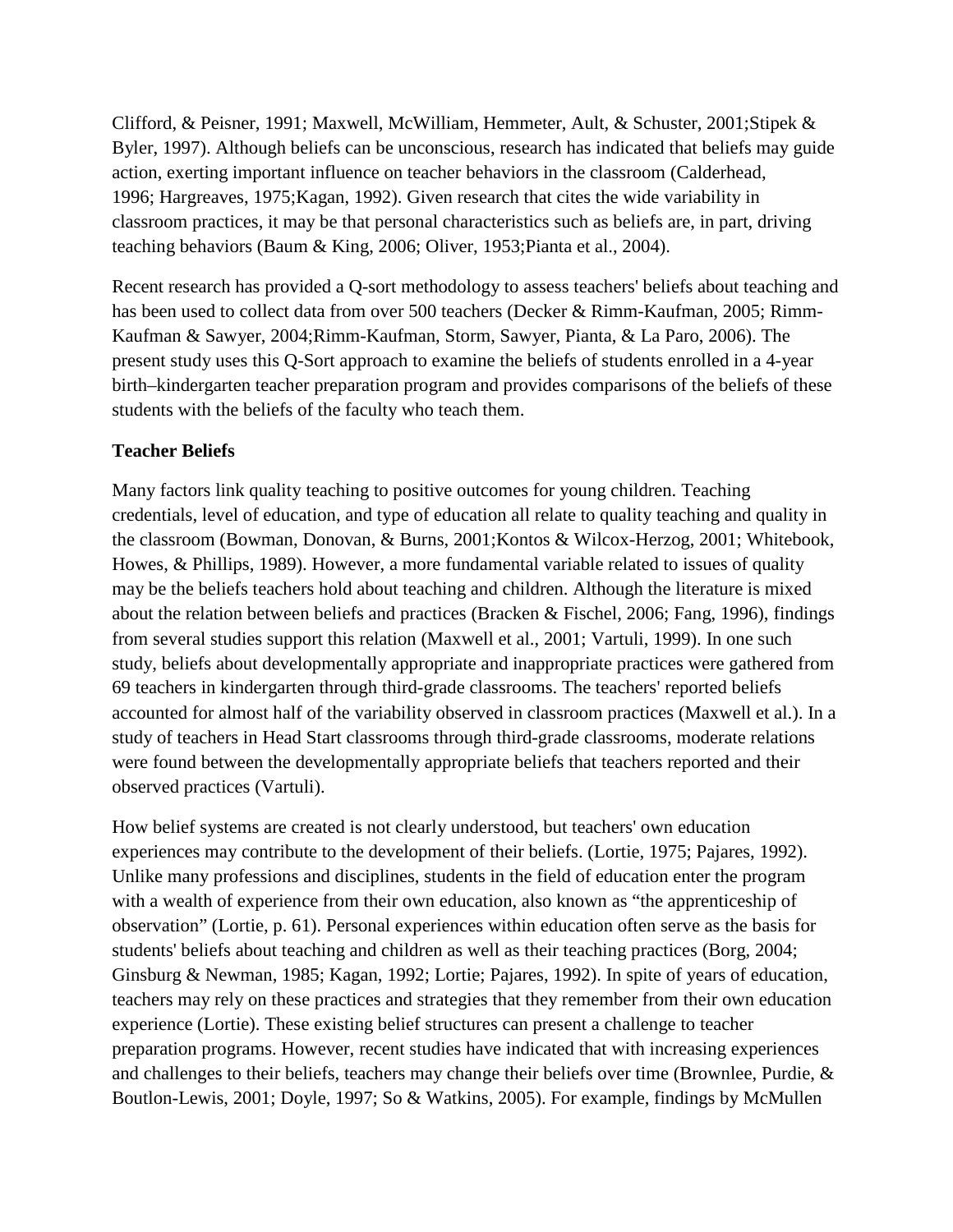and Alat (2002) indicate that teachers with a 4-year degree report more developmentally appropriate beliefs than teachers with less education, suggesting a relation between education and beliefs.

## **Q-Sort Methodology in Education**

Beliefs are not observable so when respondents report beliefs using surveys and questionnaires, they often default to social desirability and report what they assume are *accepted* beliefs. The Teacher Beliefs Scale (Charlesworth, Hart, & Burts, 1991), the Early Childhood Survey of Beliefs and Practices (Marcon, 1999), and the Beliefs and Intentions Questionnaire (Wilcox-Herzog & Ward, 2004) all use Likert-style rating scales on which participants can conceivably rate all beliefs as either "high" or "low" in value (Kazdin, 1998).

The TBQ is based on Q-Sort methodology developed in the field of psychology, specifically personality and attachment research. The *original* Q-sort was developed by William Stephenson as a means to examine subjectivity (Brown, 1980). Q-Sort methodology creates an exercise in forced choice; respondents must prioritize their beliefs, despite a desire to rate most practices as highly valued (or devalued) in their belief system. A set of statement cards is used as the starting point for prioritization. The study participants sort each statement into a category based on the degree to which these statements are representative or unrepresentative of their views. The resulting Q-sort is a reflection of each participant's subjective beliefs with regard to the topic under investigation, such as approaches to discipline, classroom practices and beliefs about how children learn. A more detailed description of the development of the TBQ is available in Rimm-Kaufman et al. (2006).

Previous studies using the TBQ have examined the beliefs of teachers at the elementary, middle, and high school level. Rimm-Kaufman et al. (2006) administered the TBQ to almost 200 preservice and in-service teachers. Summative results for the entire sample in relation to beliefs about discipline indicated that in general, teachers reported strong beliefs about the importance of children's interests and peer interactions, proactive discipline strategies, and children's selfregulation. In another study using the TBQ, Decker & Rimm-Kaufman (2005) found that preservice teachers enrolled in their second teacher education course held beliefs consistent with *best practice*. Students participating in this study prioritized child-centeredness and creating a community as important classroom practices. Together these studies present the Q-Sort as an innovative approach to gathering information on students' beliefs as well as a view of preservice teachers reporting beliefs that have been characterized as important for positive student outcomes.

The purpose of the current study is to examine the beliefs of preservice teachers who are at different points in their education. Using the Teacher Belief Q-Sort (TBQ), we examined the influence of education and classroom experience in shaping the beliefs of a cross-section of students enrolled in a birth-to-kindergarten teacher preparation program. More specifically, this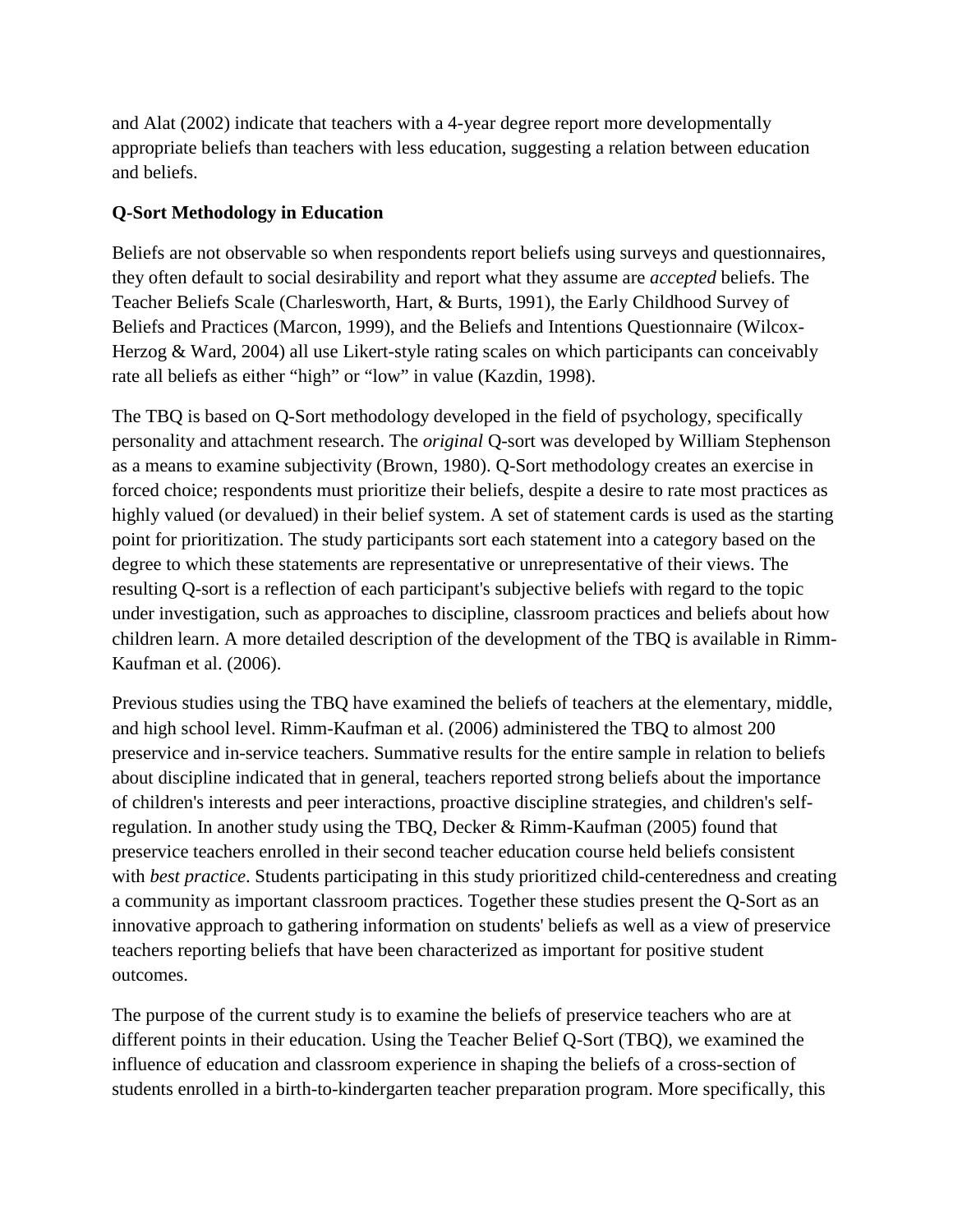study investigated three major questions. First, do students at different points in their education program report different beliefs about classroom practices, behavior management and children? Second, at which point in their education are students' beliefs most similar to the faculty who teach them? Finally, are students' beliefs at the end of student teaching different than at the beginning of student teaching?

## **Method**

## **Participants**

The sample of students was recruited from two courses in a 4-year birth–kindergarten (B–K) teacher preparation program at a university in a midsized southeastern city. The first course in which students were enrolled marks their entry into the program, Introduction to Birth through Kindergarten Education: Teaching in Early Care and Education Programs and the second course is taken just before exiting the program and graduation: Supervised Student Teaching and Seminar. Each course includes experiences in the classroom, the Introduction course includes 5 hours of observation in various early childhood programs, and Student Teaching included a fulltime 16-week student teaching experience.

Data were collected over two semesters of one academic year. Of the total 56 students enrolled in the Introduction course, 46 returned completed Q-sorts. Of those, 3 students withheld consent, 7 did not complete the survey within the required time period and 1 student completed the Q-sort incorrectly, leaving a final sample of 35 in the Introduction to Birth through Kindergarten Education (Intro) group. One student made an error on Q-sort 2, so the sample was 34 for Q-sort 2. Student teachers completed the Q-sort two times, once at the beginning of their semester of student teaching (ST1) and again at the end of their 16-week student teaching experience (ST2). All students enrolled in Student Teaching  $(N = 28)$  completed the Q-sort correctly, on time, and gave consent. At the completion of student teaching, 1 student did the Q-sort incorrectly, and 1 did not return a Q-sort, yielding a sample of 26 in the end of student teaching group (ST2).

Students in the Introduction course ranged in age from 18 to 51 ( $M = 22$ , SD = 6.956) and all were female. The ethnic composition of the group was 60% Caucasian, 23% African American, 9% mixed, 6% other and 3% Latino/Hispanic. Two thirds of the students (66%) had experience working with young children in a professional setting and 11% had their own children. Student teachers ranged in age from 21 to 48 years of age ( $M = 22$ ,  $SD = 6.64$ ). The ethnic composition was 63% Caucasian, 33% African American and 4% Native American. All but one were female. Two-thirds of these students (67%) had experience working formally with young children and 15% had children of their own.

## **Measures**

## **Demographics**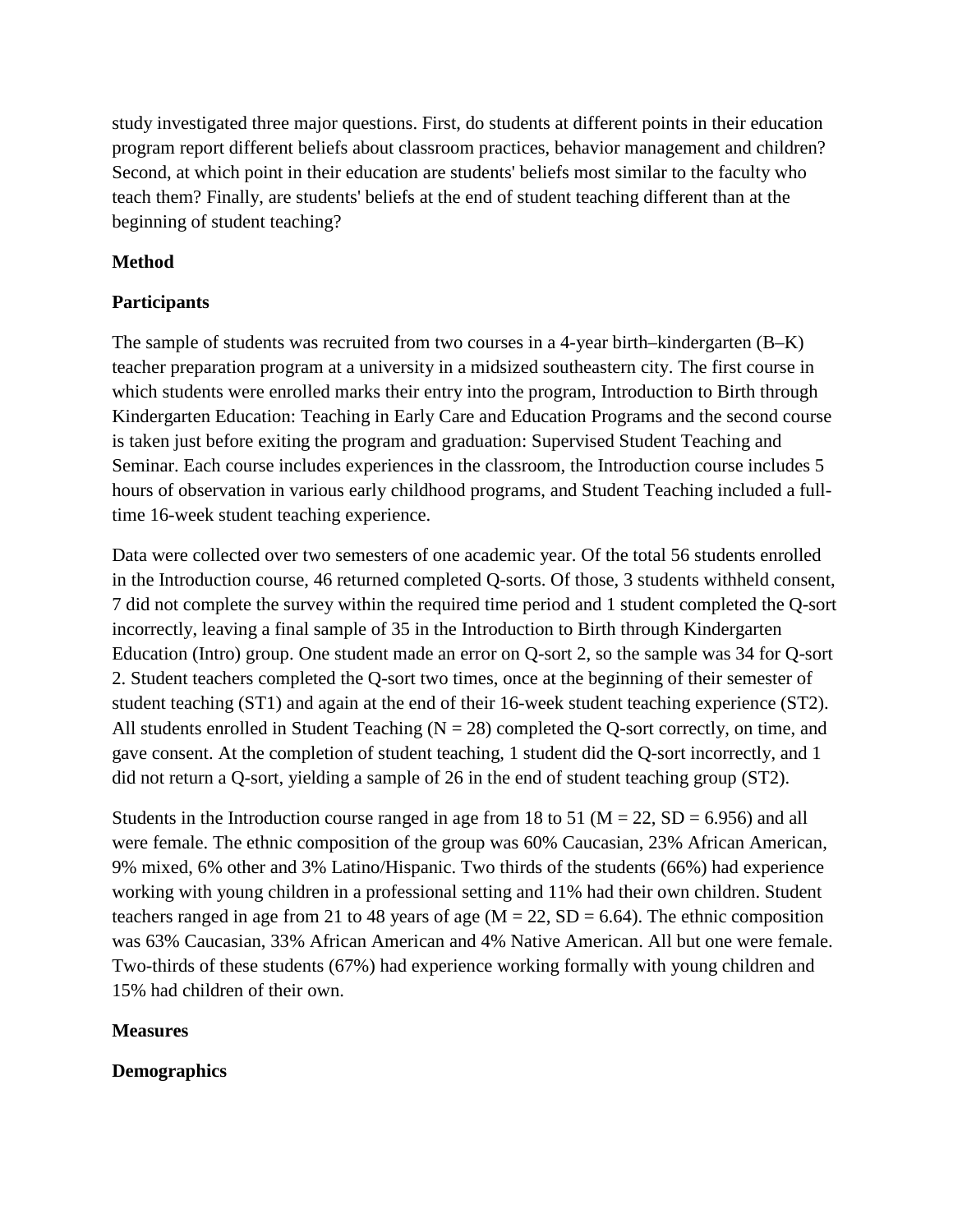A demographic questionnaire was used to gather data regarding students' age, ethnicity, gender, experiences with young children, and their future teaching plans.

## **Teacher Beliefs**

The *Teacher Beliefs Q-Sort* (TBQ) (Rimm-Kaufman, 2004) was used to collect data on students' beliefs. The measure consists of 60 statements divided into three separate Q-sorts, Beliefs About Behavior Management (QS1), Beliefs About Teaching Practices (QS2), and Beliefs About Children (QS3). Each Q-sort has five anchor cards in a Likert-style continuum, ranging from least characteristic (1) to most/very (5) characteristic of the respondents' beliefs, and 20 statement cards that represent a variety of beliefs. For example, the anchors of QS1 range from *Least characteristic of my approach or beliefs about discipline and behavior management* to *Very characteristic of my approach or beliefs about discipline and behavior managemen*t. Statement cards were developed based on reviews of the literature, including discussion with local teachers and piloting with 40 experienced teachers (see Rimm-Kaufman et al., 2006). Sample statements in QS1 include, "Rules for the children's classroom behavior need to be reinforced consistently," and, "Praise from me is an effective way to change children's behavior." Statements in QS2 include, "Permitting children to choose from a variety of activities," and, "Using drill and recitation for factual information (math facts, etc.)." Statements in QS3 include, "Children need to feel safe and secure in the classroom," and, "Many of the children in my class show little effort." Participants are restricted to placing only four statements under each of the five anchor cards. This feature distinguishes the Q-sort from traditional Likertstyle surveys.

A criterion Q-sort, a set order of statements representing the beliefs of the faculty, was computed for each Q-sort. Faculty completed the same Q-sorts as the students had completed, using the same process. The statement rankings of the 8 full-time B–K faculty members were averaged, representing the B–K faculty beliefs regarding behavior management, classroom activities, and children. Each faculty member was asked to complete the Q-sort 1 year later as an indicator of reliability. Spearman correlation coefficients between the sorts at the two time points ranged from .79 to .92 with a mean of .89. Given the high level of reliability across time, further analyses are based on faculty responses to the first administration of the Q-Sort.

## **Procedure**

During the first 2 weeks of class, a demographic questionnaire and Q-sort packet containing the three Q-sorts, directions, and a recoding sheet, were distributed in class to students. A research assistant provided instructions for completing the Q-sort and obtained informed consent from the students. To accommodate time constraints in different courses, students completed the Q-sort either in class or at home but were asked to spend no longer than 1 hour on the task. Faculty completed Q-sorts independent of students and did not have access to student Q-sorts at any point during the data collection.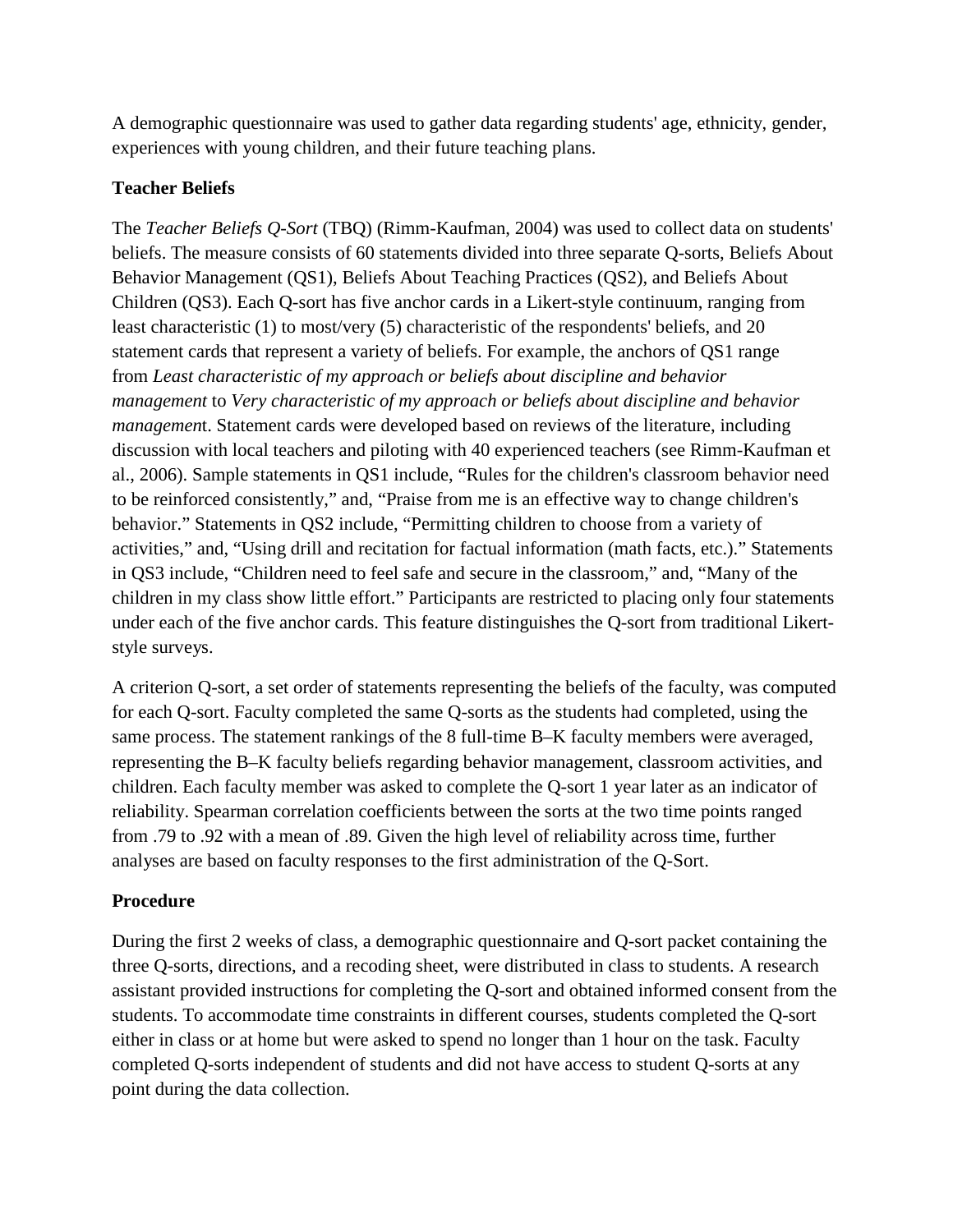#### **Results**

#### **Summative Analysis**

To describe students' priorities and understand the differences in beliefs about classroom practices, discipline, and children at different points in the teacher preparation program, we used a summative analysis of the TBQ data. To examine which beliefs were prioritized over others by different groups of students, we summed and averaged the statement rankings within each group. The statements were then sorted by means to determine which were ranked most important and which were least important to each group of students and for the student teachers (ST1 and ST2) at each time period. If statement means tied, then both statements are reported.

## **Q-Sort 1 Beliefs About Behavior Management**

Table 1 displays the average group rankings of the statements related to discipline and behavior management. Generally, students ranked statements related to routines and expectations for behavior as most important and statements related to a teacher-imposed perspective and constrained peer interactions as the least characteristic of their beliefs. Most valued by all students were the statements, "A classroom runs smoothly when there are clear expectations for behavior," and, "If I treat students with respect, kindness and concern, there are fewer behavior problems." The statements least valued by all students were, "Peer interactions are best left to recess and snack time," along with, "Children learn best in primarily teacher-directed classrooms," and, "Children must be kept busy doing activities or they soon get into trouble." Students at the beginning and end of student teaching also included the statement, "The curriculum and class schedule need to be prioritized over children's specific interests," as least characteristic of their approach to discipline and classroom management.

**Table 1** Summative results of Q-Sort 1, beliefs about discipline and behavior management, for intro students and students teachers at time 1 and time 2

| VERY characteristic of my approach or beliefs about discipline and behavior management.      |  |  |  |  |  |
|----------------------------------------------------------------------------------------------|--|--|--|--|--|
| Intro                                                                                        |  |  |  |  |  |
| • Classroom rules should be discussed and posted.                                            |  |  |  |  |  |
| • A classroom runs smoothly when there are clear expectations for behavior.                  |  |  |  |  |  |
| • If I treat students with respect, kindness and concern, there are fewer behavior problems. |  |  |  |  |  |
| • Praise from me is an effective way to change children's behavior.                          |  |  |  |  |  |
| ST <sub>1</sub>                                                                              |  |  |  |  |  |
| • Self-monitoring skills (or self-regulation) are important skills for children to develop.  |  |  |  |  |  |
| • A classroom runs smoothly when there are clear expectations for behavior.                  |  |  |  |  |  |
| • Rules should be discussed and posted.                                                      |  |  |  |  |  |
| • If I treat students with respect, kindness and concern, there are fewer behavior problems. |  |  |  |  |  |
| ST <sub>2</sub>                                                                              |  |  |  |  |  |
| • Self-monitoring skills (or self-regulation) are important skills for children to develop.  |  |  |  |  |  |
| • A noisy classroom is okay as long as all the children are being productive.                |  |  |  |  |  |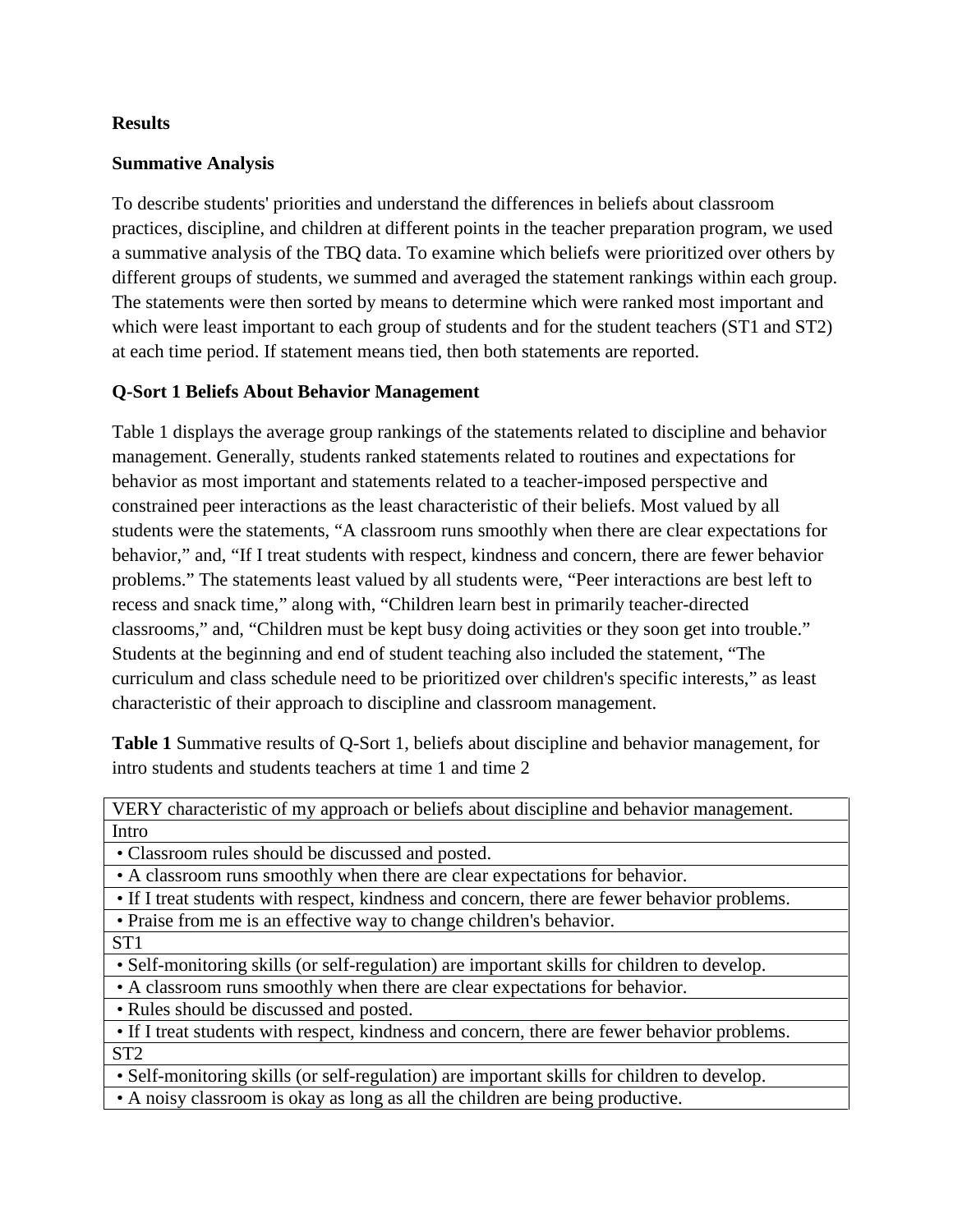• A classroom runs smoothly when there are clear expectations for behavior.

• If I treat students with respect, kindness and concern, there are fewer behavior problems.

• Children should try to solve conflicts on their own before going to the teacher.

LEAST characteristic of my approach or beliefs about discipline and behavior management. Intro

• Peer interactions are best left to recess and snack time.

• Extrinsic rewards for desirable behaviors (e.g., stickers, candy bars, etc.) undermine students' motivation; it is better not to give such rewards at all.

• Children learn best in primarily teacher-directed classrooms.

• Children must be kept busy doing activities or they soon get into trouble.

ST1

• Peer interactions are best left to recess and snack time.

• Children learn best in primarily teacher-directed classrooms.

• The curriculum and class schedule need to be prioritized over children's specific interests.

• Children must be kept busy doing activities or they soon get into trouble.

ST2

• Peer interactions are best left to recess and snack time.

• Children learn best in primarily teacher-directed classrooms.

• Children must be kept busy doing activities or they soon get into trouble.

• The curriculum and class schedule need to be prioritized over children's specific interests.

## **Q-Sort 2 Beliefs About Teaching Practices**

Table 2 presents the rankings of the statements related to teaching practices. Generally, students prioritized beliefs about being sensitive and responsive as most essential to their teaching. "Welcoming each child by name to class," "Modeling behaviors for children," "Encouraging children and giving feedback that focuses on the process of children's creations or thinking, not the outcomes or the solution," and, "Permitting children to choose from a variety of activities" were ranked as the top priorities for all students, regardless of their year in the teacher education program. Teaching practices which are considered rote, such as "Using drill and recitation for factual information," and, "Using work sheets," were least essential to all students.

**Table 2** Summative results of Q-Sort 2, beliefs about teaching practices, for intro students and students teachers at time 1 and time 2

| Those practices that are MOST essential and/or characteristic of my teaching.                     |  |  |  |  |
|---------------------------------------------------------------------------------------------------|--|--|--|--|
| Intro                                                                                             |  |  |  |  |
| • Welcoming each child by name to class.                                                          |  |  |  |  |
| • Permitting children to choose from a variety of activities.                                     |  |  |  |  |
| • Modeling behaviors for children.                                                                |  |  |  |  |
| • Encouraging children and giving feedback that focuses on the process of children's creations or |  |  |  |  |
| thinking, not the outcomes or the solution.                                                       |  |  |  |  |
| ST <sub>1</sub>                                                                                   |  |  |  |  |
| • Welcoming each child by name to class.                                                          |  |  |  |  |
|                                                                                                   |  |  |  |  |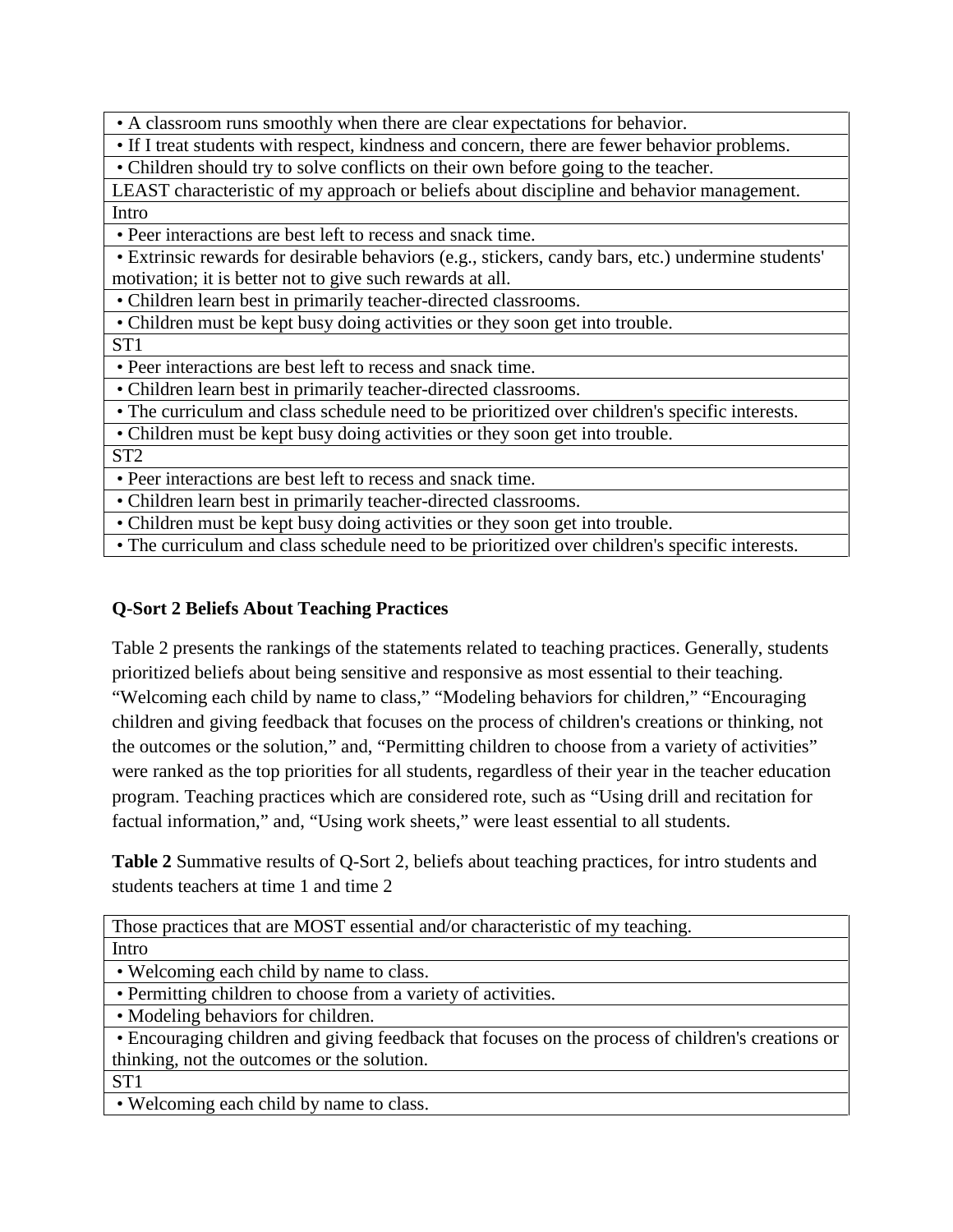• Modeling behaviors for children.

• Encouraging children and giving feedback that focuses on the process of children's creations or thinking, not the outcomes or the solution.

• Permitting children to choose from a variety of activities.

ST2

• Welcoming each child by name to class.

• Modeling behaviors for children.

• Encouraging children and giving feedback that focuses on the process of children's creations or thinking, not the outcomes or the solution.

• Permitting children to choose from a variety of activities.

Those practices that are LEAST essential and/or characteristic of my teaching.

Intro

• Discussing a written announcement or message created by the teacher.

• Using work sheets.

• Using hand signals/gestures.

• Using drill and recitation for factual information (math facts, etc.).

ST1

• Using drill and recitation for factual information (math facts, etc.).

• Using work sheets.

• Using a theme-based approach to instruction.

• Using hand signals/gestures.

ST2

• Using work sheets.

• Using drill and recitation for factual information (math facts, etc.).

• Discussing a written announcement or message created by the teacher.

• Using a theme-based approach to instruction.

## **Q-Sort 3 Beliefs About Children**

As evident in Table 3, all students prioritized statements related to respecting children and their desire to learn as being most integral to their beliefs about children. Students beginning the program and student teachers at both time points ranked the statements, "Children need to feel safe and secure in the classroom," and, "Children need opportunities to be creative in the classroom," as most characteristic of their belief systems. The four beliefs that were least characteristic of all three groups of students were, "Some children show little desire to learn," "Children seldom take care of their materials if they are not supervised," "Children are more motivated by rewards/grades than they are by the acquisition of competence," and "Many of the children in my class show little effort."

**Table 3** Summative results of Q-Sort 3, beliefs about children, for intro students and students teachers at time 1 and time 2

MOST characteristic of my belief system. Intro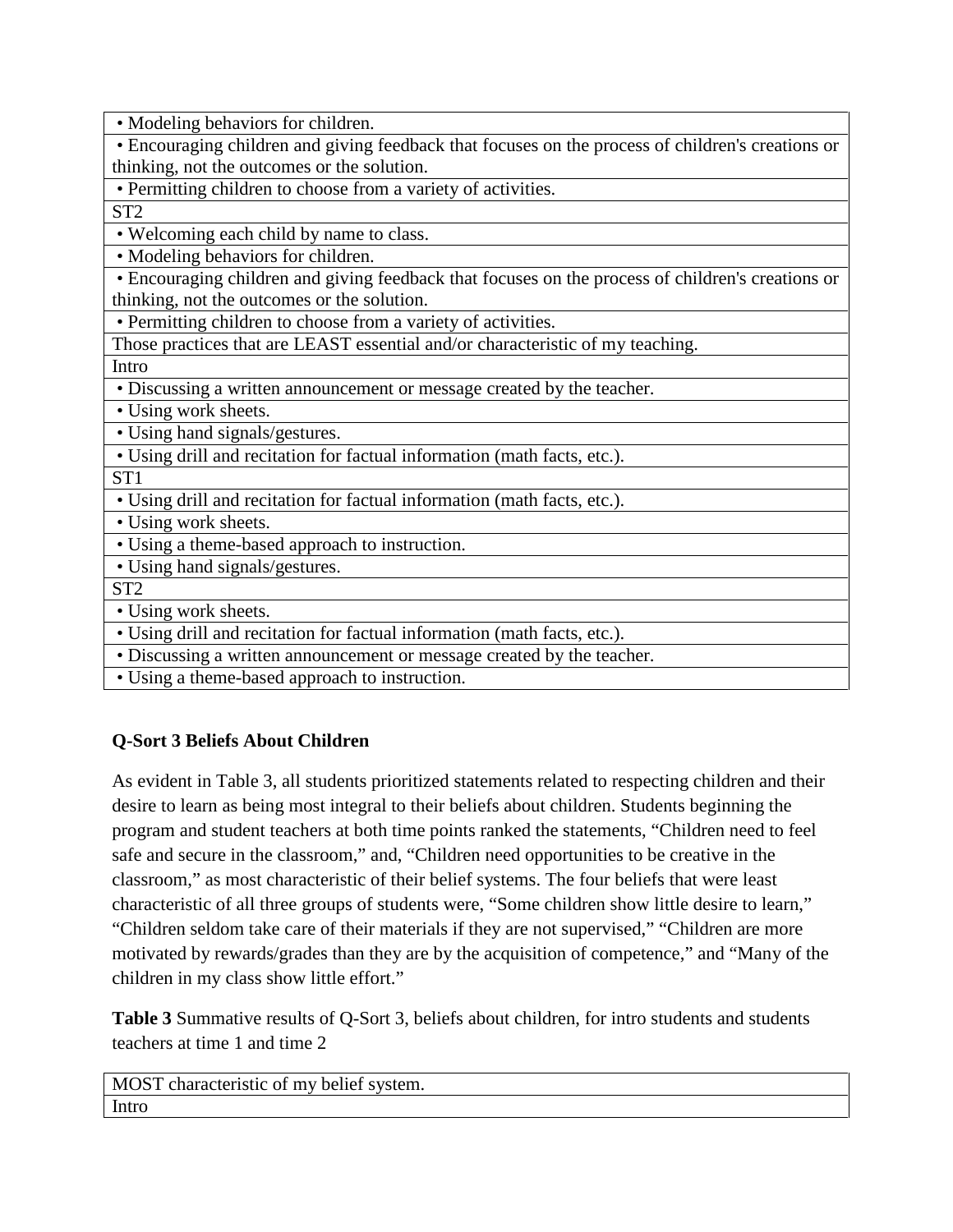• Children need to feel safe and secure in the classroom.

• Children learn best by being actively involved in lessons/activities.

• Children need opportunities to be creative in the classroom.

• Each one of my children teaches me something.

• Children meet challenges best when they feel that their teachers care about them.

ST1

• Children need to feel safe and secure in the classroom.

• Children need opportunities to be creative in the classroom.

• Children need to have their strengths recognized to promote learning.

• Children should feel as though they are "known" and "recognized" in the classroom.

• Children learn best by being actively involved in lessons/activities.

ST2

• Children need to feel safe and secure in the classroom.

• Children learn best by being actively involved in lessons/activities.

• Children need opportunities to be creative in the classroom.

• Children need to be met where they are in terms of ability.

• Each one of my children teaches me something.

LEAST characteristic of my belief system.

Intro

• Many of the children in my class show little effort.

• Some children show little desire to learn.

• Children seldom take care of their materials if they are not supervised.

• Children are more motivated by rewards/grades than they are by the acquisition of

competence.

ST1

• Children seldom take care of their materials if they are not supervised.

• Many of the children in my class show little effort.

• Children are more motivated by rewards/grades than they are by the acquisition of competence.

• Some children show little desire to learn.

ST2

• Some children show little desire to learn.

• Children seldom take care of their materials if they are not supervised.

• Children are more motivated by rewards/grades than they are by the acquisition of competence.

• Many of the children in my class show little effort.

## **Criterion Analysis**

Whereas the summative analysis provides a description of students' beliefs at the beginning and end of their teacher preparation program, the criterion analysis provides a comparison of students' beliefs with the faculty's beliefs. Once this comparison is made, it is possible to compare different groups of students with each other across time. The Fisher Z transformation was used to achieve a normal distribution in the data and standardize the scores for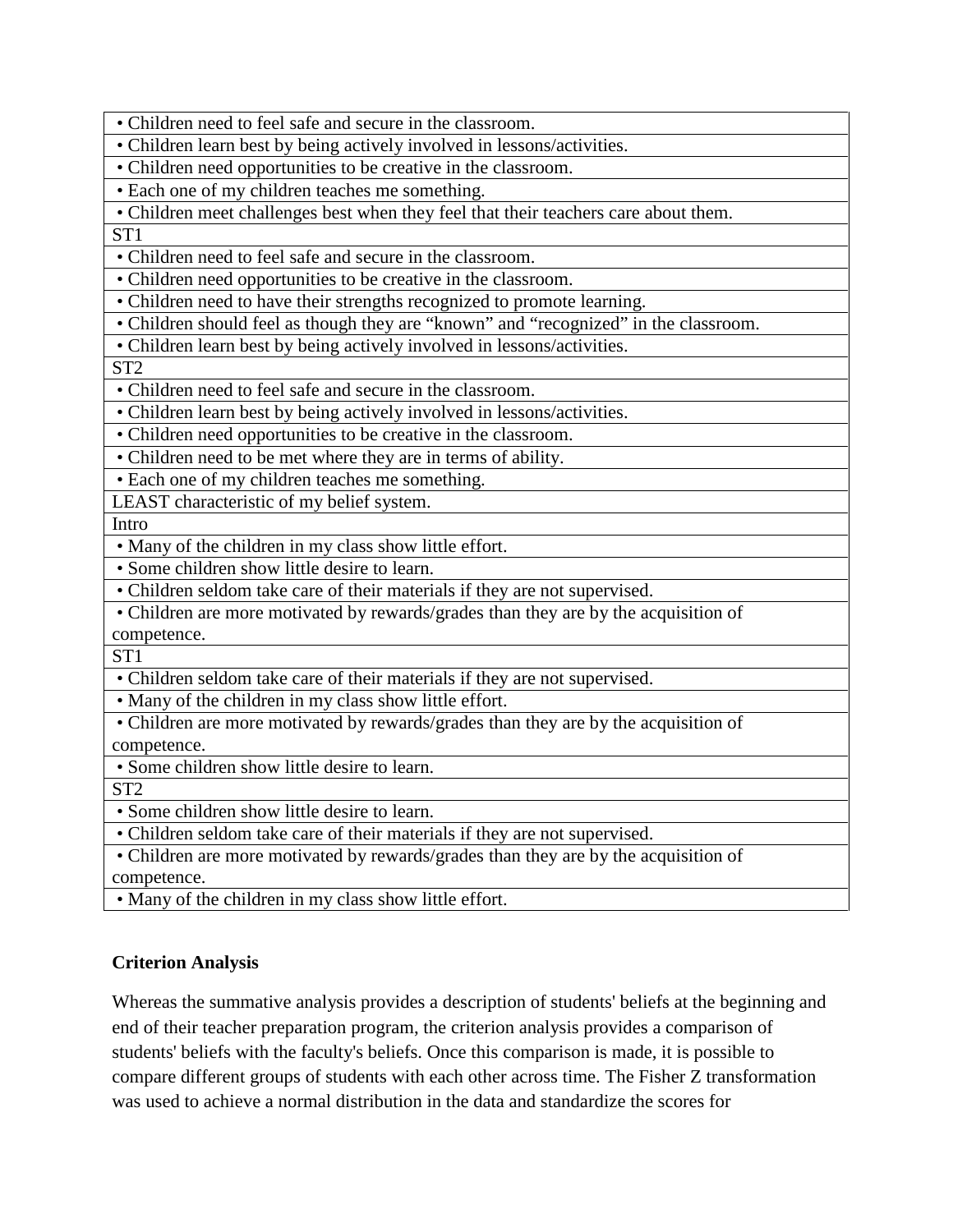comparison. Table 4 displays the statement rankings by the faculty for each Q-sort. Table 5 displays the relatedness between the faculty beliefs and the reported beliefs of each group of students. (Higher Z scores show more relatedness between teachers in each group and the faculty.) Results from the criterion analysis indicate that students at the end of their coursework (ST1 and ST2) report beliefs more similar to the beliefs held by the faculty in relation to discipline and behavior management than students at the beginning of their program (Intro;  $p <$ .01). A similar pattern exists for teaching practices ( $p < .01$ ). However, beliefs about children were similar between students both at the beginning of their program and at the end of student teaching as well as with the teacher education faculty. There were no significant differences in relatedness to faculty beliefs between the beginning and end of student teaching (ST1 and ST2). In addition, the overall degree of relatedness between students and faculty was higher for beliefs about children than for beliefs about discipline and behavior management and teaching practices. It is important to note that although students had similar rankings of beliefs when looking at the extremes, (i.e., most and least), the criterion method examines all the statements for the degree of relatedness providing a more thorough examination of differences in priorities of beliefs.

**Table 4** Criterion sort of faculty beliefs

| Q-Sort 1 Beliefs about Discipline and Behavior Management                                         |  |  |  |  |  |  |
|---------------------------------------------------------------------------------------------------|--|--|--|--|--|--|
| VERY characteristic of my approach or beliefs about discipline and behavior management.           |  |  |  |  |  |  |
| • When children are engaged in interesting problems and challenging activities they tend to have  |  |  |  |  |  |  |
| very few discipline problems.                                                                     |  |  |  |  |  |  |
| • Self-monitoring skills (or self-regulation) are important skills for children to develop.       |  |  |  |  |  |  |
| • If I treat students with respect, kindness and concern, there are fewer behavior problems.      |  |  |  |  |  |  |
| • If I anticipate problems before they happen and discuss them with students, I have fewer        |  |  |  |  |  |  |
| discipline problems.                                                                              |  |  |  |  |  |  |
| LEAST characteristic of my approach or beliefs about discipline and behavior management.          |  |  |  |  |  |  |
| • The curriculum and class schedule need to be prioritized over children's specific interests.    |  |  |  |  |  |  |
| • Peer interactions are best left to recess and snack time.                                       |  |  |  |  |  |  |
| • The primary goal in dealing with children's behavior is to establish and maintain control.      |  |  |  |  |  |  |
| • Praise from me is an effective way to change children's behavior.                               |  |  |  |  |  |  |
| <b>Q-Sort 2 Beliefs about Teaching Practices</b>                                                  |  |  |  |  |  |  |
| Those practices that are MOST essential and/or characteristic of my teaching.                     |  |  |  |  |  |  |
| • Doing an activity to create a sense of community.                                               |  |  |  |  |  |  |
| • Welcoming each child by name to class.                                                          |  |  |  |  |  |  |
| • Encouraging children and giving feedback that focuses on the process of children's creations or |  |  |  |  |  |  |
| thinking, not the outcomes or the solution.                                                       |  |  |  |  |  |  |
| • Permitting children to choose from a variety of activities.                                     |  |  |  |  |  |  |
| Those practices that are LEAST essential and/or characteristic of my teaching.                    |  |  |  |  |  |  |
| • Discussing a written announcement or message created by the teacher.                            |  |  |  |  |  |  |
| • Using hand signals/gestures.                                                                    |  |  |  |  |  |  |
| • Using whole group instruction.                                                                  |  |  |  |  |  |  |
| · Using drill and recitation for factual information (math facts, etc.).                          |  |  |  |  |  |  |
| • Using work sheets.                                                                              |  |  |  |  |  |  |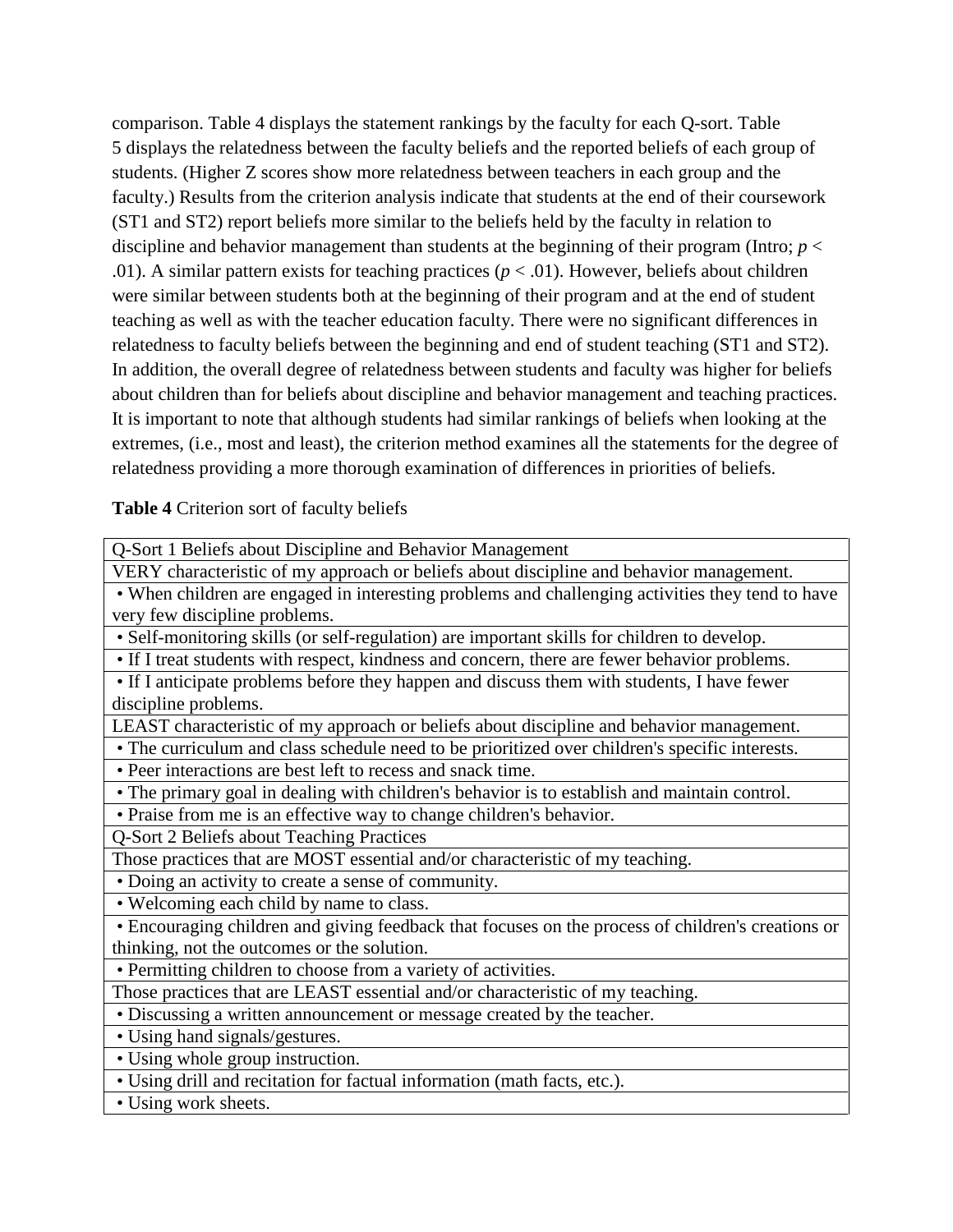Q-Sort 3 Beliefs about Children

MOST characteristic of my belief system.

• Children cannot be understood without knowing something about their families.

• Children meet challenges best when they feel that their teachers care about them.

• Children need to feel safe and secure in the classroom.

• Children learn best by being actively involved in lessons/activities.

LEAST characteristic of my belief system.

• Children are more motivated by rewards/grades than they are by the acquisition of competence.

• Some children show little desire to learn.

• Children seldom take care of their materials if they are not supervised.

• Many of the children in my class show little effort.

**Table 5** Average degree of relation (as Fisher Z standard score) to the B–K faculty among two groups of preservice teachers using criterion method

|                                                           | Intro    | Student teachers time | Student teachers time | F values significance |  |  |
|-----------------------------------------------------------|----------|-----------------------|-----------------------|-----------------------|--|--|
|                                                           | students | 1(ST1)                | 2(ST2)                | effect size           |  |  |
|                                                           |          |                       |                       |                       |  |  |
| Q-Sort 1 Beliefs about Discipline and Behavior Management |          |                       |                       |                       |  |  |
| Mean                                                      | .34      | .58                   | .61                   | $F(2, 88) = 5.48$     |  |  |
| <b>SD</b>                                                 | .30      | .37                   | .41                   | $p = .006$            |  |  |
| n                                                         | 35       | 28                    | 26                    | $n2 = .113$           |  |  |
| Q-Sort 2 Beliefs about Teaching Practices                 |          |                       |                       |                       |  |  |
| Mean                                                      | .48      | .76                   | .79                   | $F(2, 87) = 8.02$     |  |  |
| <b>SD</b>                                                 | .36      | .30                   | .35                   | $p = .001$            |  |  |
| n                                                         | 34       | 28                    | 26                    | $n2 = .162$           |  |  |
| Q-Sort 3 Beliefs about Children                           |          |                       |                       |                       |  |  |
| Mean                                                      | .76      | .83                   | .88                   | $F(2, 87) = .848$     |  |  |
| <b>SD</b>                                                 | .28      | .43                   | .41                   | $p = .432$            |  |  |
| n                                                         | 35       | 28                    | 25                    | $n2 = .02$            |  |  |

## **Discussion**

This study provides data about the beliefs, related to behavior management, teaching practices, and children, of preservice teachers enrolled in an early childhood education program. Overall, preservice teachers report beliefs related to valuing children with an emphasis on the importance of children feeling a sense of belonging and security in the classroom. In addition, preservice teachers show a relatively high degree of relatedness to faculty beliefs about children and their development. However, results from the current study also indicate differences in beliefs related to behavior management and classroom practices between students at the beginning of their program and students at the end of their program as they relate to faculty beliefs. Furthermore,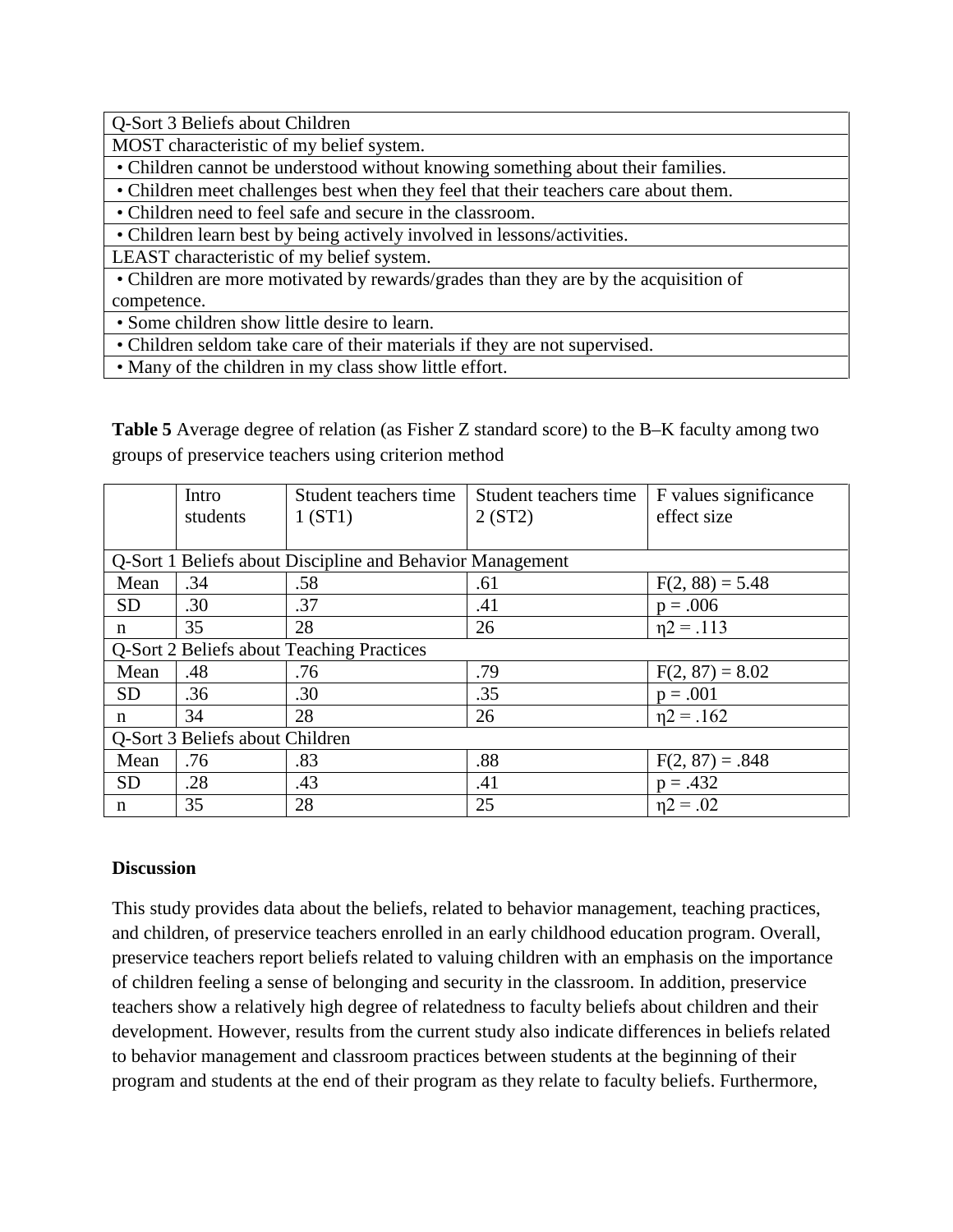the student teaching experience does not appear to affect the degree of relatedness between student and faculty beliefs.

Summative results from the TBQ suggest generally common beliefs among the students enrolled in a teacher preparation program, regardless of what point they were in their education program. All groups of students reported that modeling respectful and kind behavior could help in issues of discipline and management. Beliefs about teaching practices reflected a high regard for giving children choices in the classroom and providing encouragement to children. At the other end of the spectrum, least valued teaching practices were practices that focused on rote learning.

Beliefs about children also were similar among the students in the program. Students reported that children needed to feel a sense of security in their classroom and have opportunities to express creativity. Least valued by students both at the beginning and end of their education were beliefs that children are unmotivated to learn and irresponsible with materials. Overall, the beliefs reported in the current study are similar to findings in a study of 397 preservice teachers in which the authors characterized reported beliefs as being sensitive to children with a low priority on rote learning and routine (Decker & Rimm-Kaufman, 2005), and a study using the Preschool Classroom Practices (PCP) Q-sort in which teachers reported more Socioemotional Development Activities such as encouraging children to take responsibility and teaching children school rules than Cognitive Development activities including writing alphabet letters and teaching the difference between letters and numbers (Bracken & Fischel, 2006). These findings support teachers' perceptions of *good* teaching as including respect and child-centeredness (Brophy, 1986;Murphy, Delli, & Edwards, 2004).

Despite these overall similarities in beliefs across groups of students in the current study, specific differences exist between faculty and students' prioritization of beliefs in relation to behavior management and teaching practices when one examines criterion results or comparisons of beliefs between students and faculty. Whereas faculty and student teachers, whether at the beginning or end of their classroom teaching experience, believed that children can and should share responsibility in the classroom, giving high priority to beliefs related to child autonomy, beginning students valued the belief that teachers can control children's behavior, for instance, with praise. These differences in beliefs about classroom management between students at different points in their education replicate findings by Doyle (1997) that preservice teachers' beliefs shift from being teacher-directed and viewing students as passive learners to a view of teaching as facilitating learning and viewing students as active learners.

Jacobs (1968) reported a similar pattern of teacher development: students entered teacher education programs with authoritative views of education, but as they progressed through their program, they developed a more *democratic*approach to education. Beginning students in the study listed teacher-directed management approaches at the bottom of their priorities (i.e., using extrinsic rewards) as well as at the top (i.e., using praise to change behavior). This pattern of beliefs may highlight the struggle in the area of discipline and guidance and misunderstandings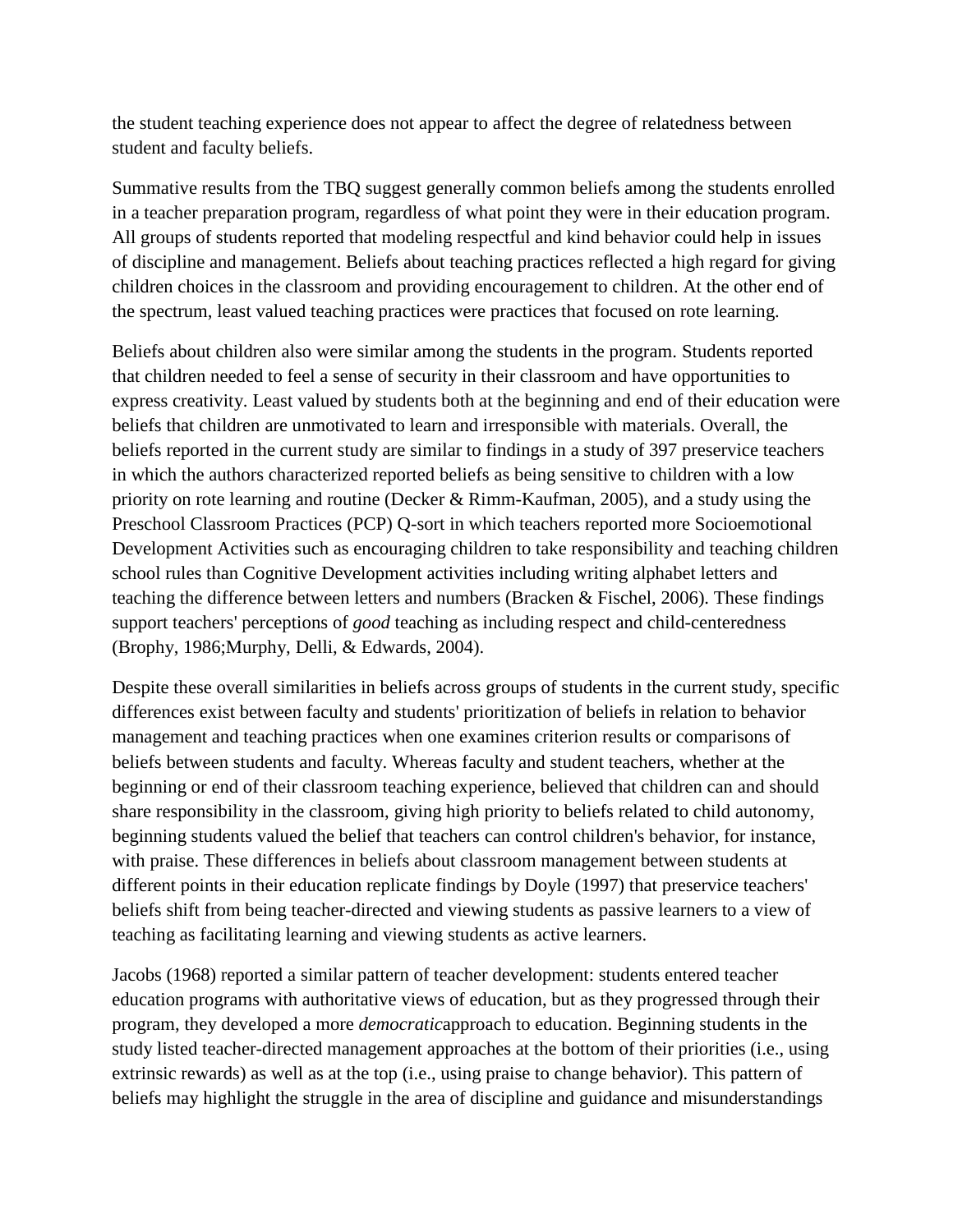about discipline and control that are dispelled as students learn more about children through classes in child development and have more guided experiences in the classroom (Woolfolk-Hoy & Murphy, 2001).

In fact, discipline and guidance in the classroom may be one of the areas of teaching that is greatly influenced by beliefs, attitudes, and values. Certainly the issue of teacher-directed versus child-focused styles surfaces in discussions of the best teaching approach for young children (Bredekamp & Copple, 1997; Stipek & Byler, 1997;Stipek, Feiler, Daniels, & Milburn, 1995). It seems that the data from the current study suggest that students initially may believe that a teacher-directed approach works well with young children: If you tell the children what to do, the teacher can establish control in the classroom. However, as students have more experiences in the classroom and receive feedback from supervising teachers and cooperating teachers, they may come to understand that allowing children to take responsibility in the classroom fosters the development of self-discipline and lessens direct reliance on the teacher to establish control (Doyle, 1997; Woolfolk-Hoy & Murphy, 2001).

This disparity in beliefs between beginning students and faculty also was found in the area of general teaching practices. Students at the end of their program and the faculty reported beliefs related to sensitive interactions with children and providing feedback to children. Students at the beginning of their program, however, prioritized these beliefs lower than B–K faculty and emphasized "working on group projects or introducing new objects or new activities in the room through demonstration." It stands to reason that students' initial emphasis and focus is on curriculum, planning, and materials and understanding general routines in the classroom.

Also of note in this study, is the finding that the beliefs of student teachers did not significantly change from the beginning of student teaching to the end or in relation to the beliefs of faculty, suggesting that the beliefs they hold at the end of their coursework remain somewhat constant through student teaching. Other researchers have also reported stability in student teachers' beliefs across their student teaching placement experience (McDiarmid, 1990; Nettle, 1998; Smith, 1997). In fact, in one study, Tabachnick and Zeichner (1984) found that the student teaching experience actually strengthened students' preexisting beliefs. It is possible that the short time between assessments for student teachers may not capture changes in beliefs. The student teaching experience alone may not shift students' beliefs in the 16-week classroom experience, but the practicum and classrooms experiences as well as coursework over four semesters may make an overall contribution to the shift in beliefs from the beginning to the end of the education program. However, findings from the current study indicate that students may hold different beliefs at the beginning and end of their education program, so that if students' beliefs change as a result of their practicum experiences and coursework, the beliefs that they hold when entering student teaching may be more similar to faculty and more child-centered, than when they entered the program.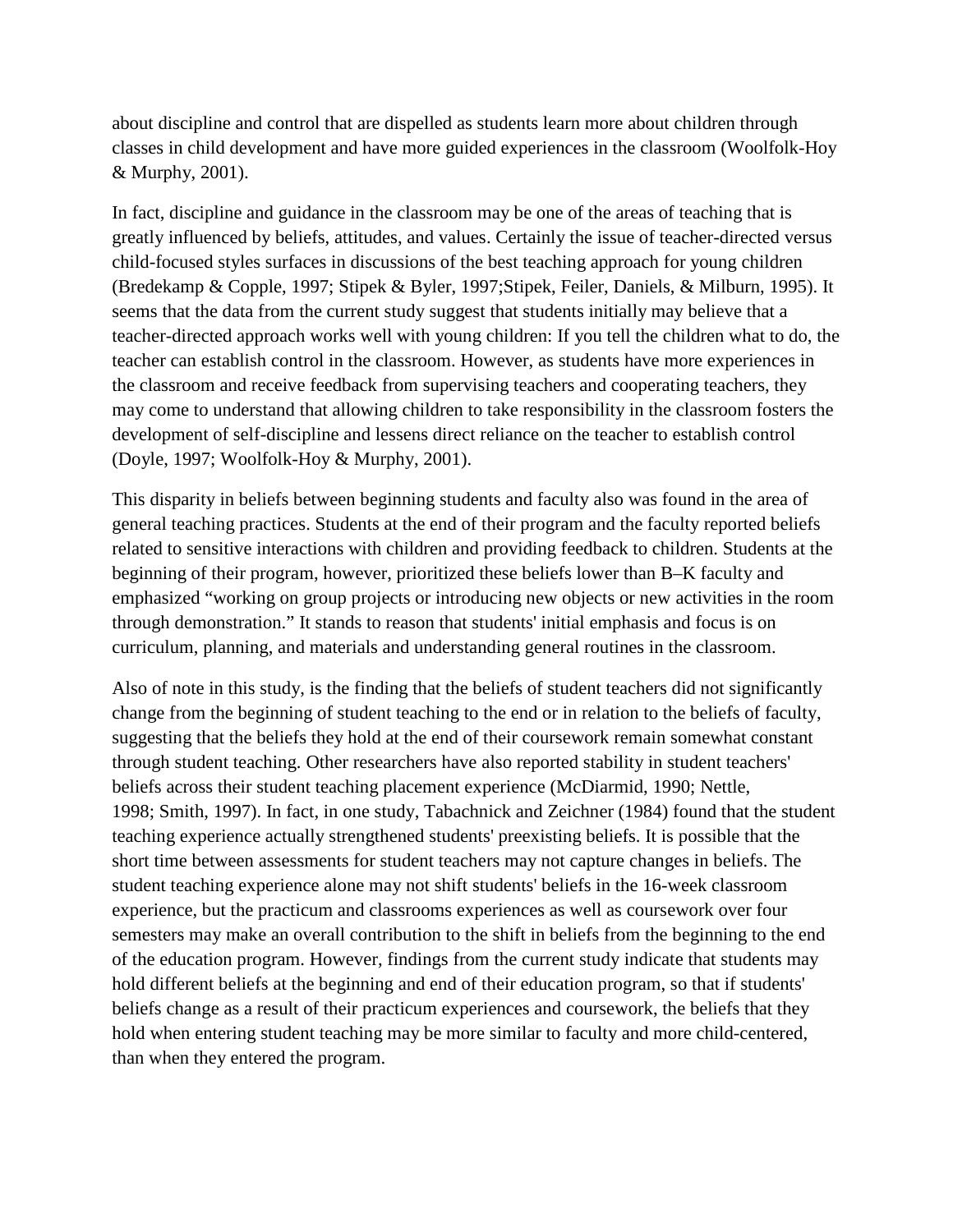There are limitations in the study that must be acknowledged. The sample size is small and from one institution of higher education, which does not allow broad generalizations to be made across students in teacher education programs. Certainly a larger sample from diverse programs may allow comparisons of program philosophy as well as other variables to be examined in relations to preservice teachers' beliefs. Also, the Q-sort methodology has not been used widely in studying beliefs. Additional studies are warranted that examine the factor structure of the Qsort and compare it with survey and questionnaire measures of beliefs.

Even with these limitations, the results from the current study suggest implications for teacher preparation programs. Previous research has indicated that beliefs can change over time (Doyle 1997; Lim & Chan, 2007); although certainly there has been some evidence that the earlier beliefs are formed, the more challenging they are to change (Nisbett  $&$  Ross, 1980). The idea that beliefs can change serves not only as the foundation for examining beliefs at the preservice level, but also for education and training. Although much is still unknown about how education and professional development shape high quality teachers, the intent of the education program is to present students with knowledge, research, and experiences regarding best practices in the classroom which contribute to positive outcomes for children (Kontos & Wilcox-Herzog, 1997, 2001). The current study provides two pieces of information related to this discussion. First, having faculty complete the TBQ to examine the beliefs of the faculty offers information about the consistency in the philosophy and beliefs of the faculty teaching preservice teachers. Second, the differences in beliefs between students in the beginning and end of the program lend support to the discussions of the relation between education and beliefs as well as the potential role of dispositions in teacher preparation.

Studies that have focused on changes in students through their education programs support shifts in beliefs and practices over time. For example, in a study of 310 preservice teachers at the elementary level, Doyle (1997) examined the change in beliefs about teaching from preservice teacher to teacher. Her findings suggest that with time, education, and experience, students' initial beliefs about teaching change. Students in her study entered their program with a teacherdirected approach to learning, but through coursework and classroom experiences, they learned a more child-centered approach in which teachers take a facilitating role rather than directive (Doyle;Woolfolk-Hoy & Murphy, 2001).

All students enter a teacher preparation program with their own experiences of education, and some enter having experience with children or with some teaching experience, but typically students have not been guided in these experiences with a philosophy or belief system that underscores best practice. Students also enter programs with a set of values or dispositions. Findings from the current study support that idea of the malleability of beliefs in that students may enter the program with beliefs about children, discipline, and teaching perhaps from their own experiences, but that are different from the philosophy of the program or beliefs of the faculty. Over time through coursework and classroom experiences within the education program, students' beliefs may change based on experiences and interactions with faculty and in their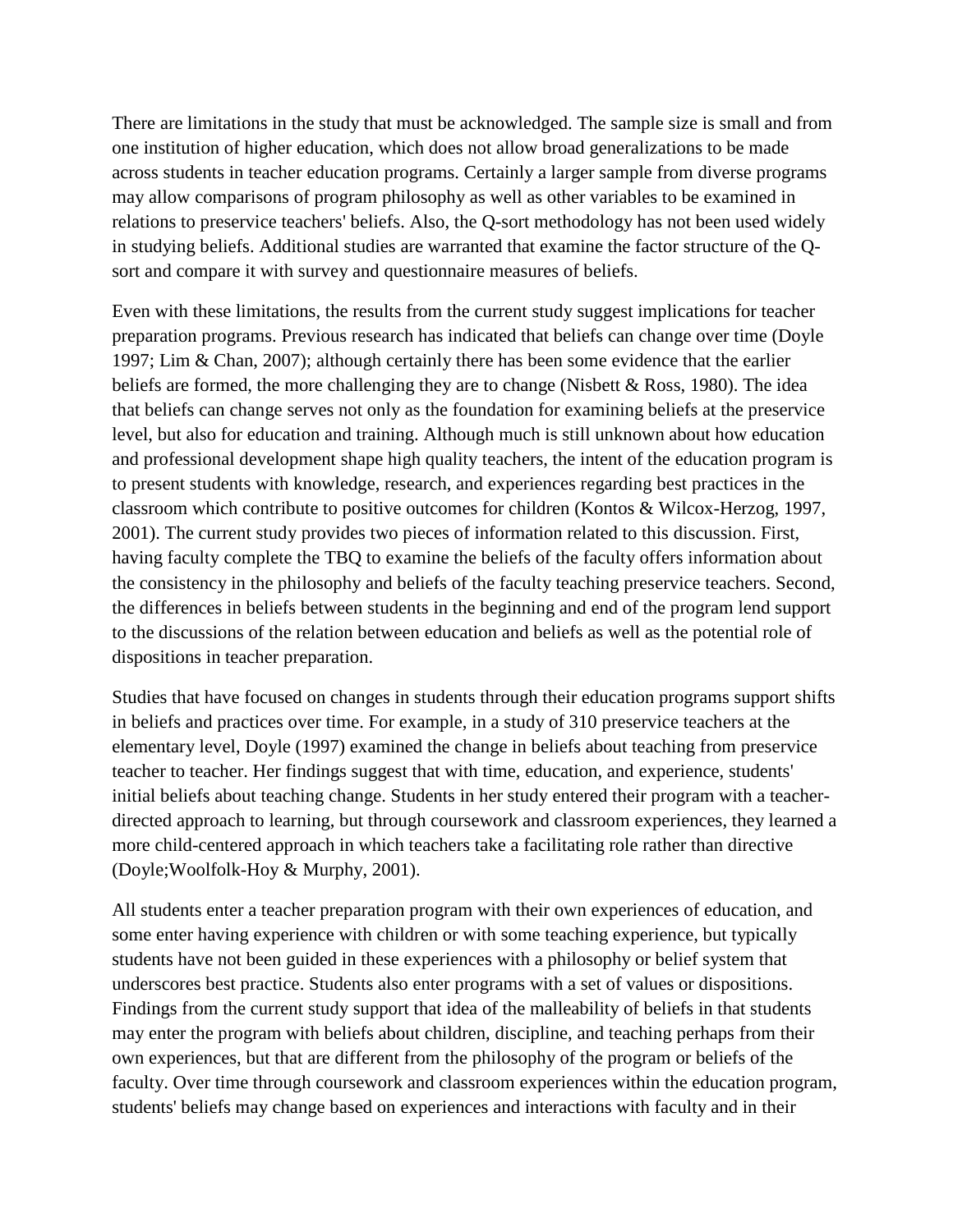practicum placements. Dispositions as put forth in the Interstate New Teacher Assessment and Support Consortium (INTASC) principles call for teachers to not only have strong beliefs about teaching, but also to have the affect to be a good teacher (Council of Chief State School Officers[CCSSO], 1992). Although a student can meet the *mechanics* of being a good teacher, it has long been a challenge to assess whether students had the values to be a good teacher (Wilkerson & Lang, 2007). The current study and specifically the Q-sort offers a methodology that may allow an assessment of values related to dispositions that are related to good teachers.

Future studies need to take a longitudinal approach to study cohorts of students as they move through their education program and then examine teachers in the classrooms to assess whether they have become *good teachers*. Longitudinal studies could provide information related to change in individual students. The influence of beliefs on practices continues to be an area for study as well. Examination of beliefs and observation of teaching in the classroom could provide information related to the influence of beliefs in teaching. Similarly, examining the role of beliefs in terms of the *success* of teachers in terms of self-efficacy as well as child outcomes could provide further information related to quality teaching.

Clearly beliefs have a role in teaching. The current study indicates that differences exist in beliefs for students at different points in their education program and suggest that studies of teacher education programs examining faculty beliefs and student beliefs may provide important information for teacher preparation programs.

#### **References**

**1.** Baum, A. C. and King, M. A. 2006. Creating a climate of self-awareness in early childhood teacher preparation programs. *Early Childhood Education Journal*, 33: 217–222.

**2.** Borg, M. 2004. The apprenticeship of observation. *English Language Teaching Journal*, 58: 274–276.

**3.** Bowman, B. T., Donovan, M. S. and Burns, M. S., eds. 2001. *Eager to learn: Educating our preschoolers*, Washington, DC: National Academy Press.

**4.** Bracken, S. S. and Fischel, J. E. 2006. "Assessment of preschool classroom practices: Application of Q-Sort methodology". In *Early Childhood Research Quarterly* Vol. 21, 417–430.

**5.** Bredekamp, S. and Copple, C., eds. 1997. *Developmentally appropriate practice in early childhood programs*, Rev, Washington, DC: National Association for the Education of Young Children.

**6.** Brophy, J. 1986. Teacher influences on student achievement. *American Psychologist*, 4: 1069– 1077.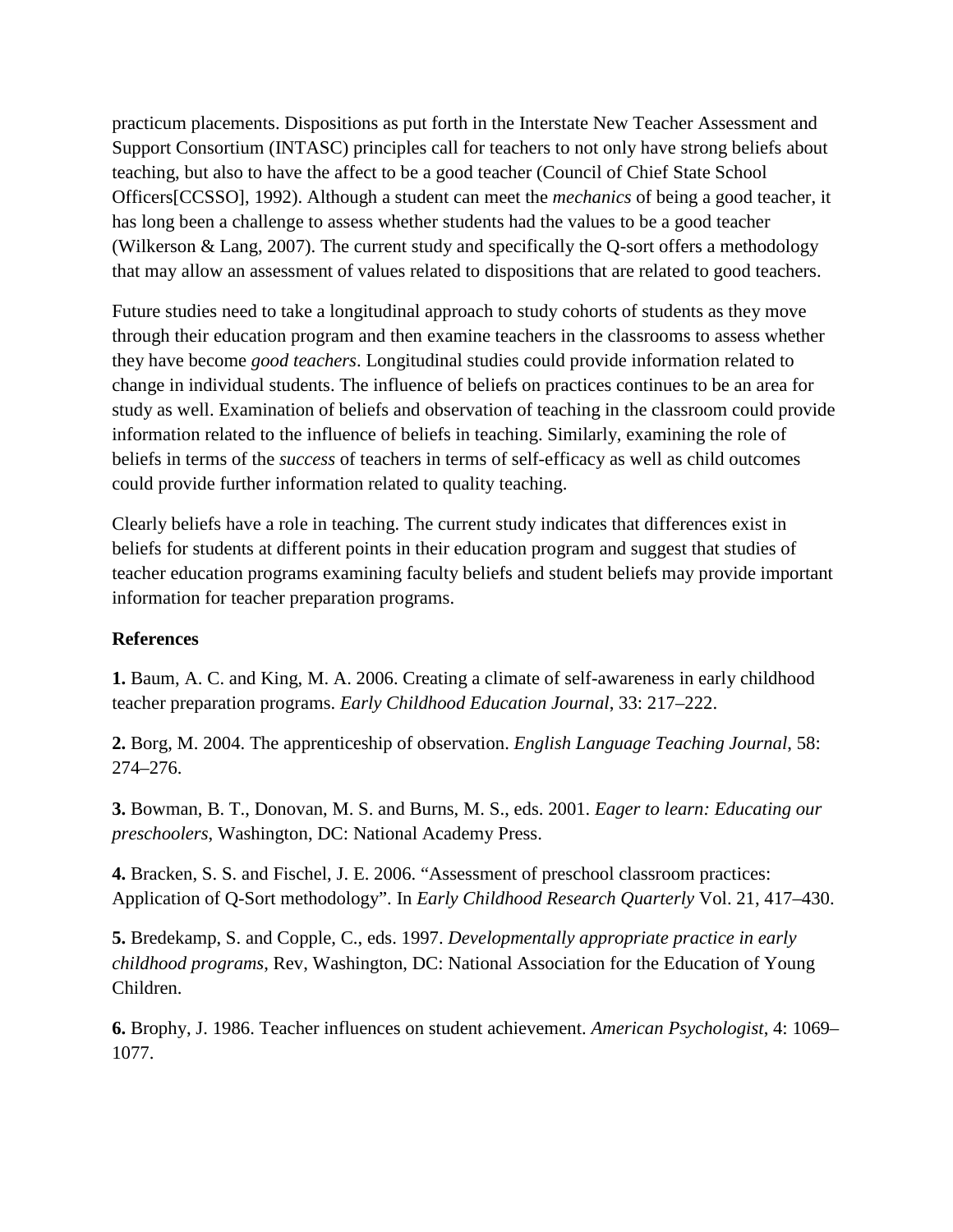**7.** Brown, S. R. 1980. *Political subjectivity: Applications of q methodology in political science*, New Haven, CT: Yale University Press.

**8.** Brownlee, J., Purdie, N. and Boulton-Lewis, G. 2001. "Changing epistemological beliefs in pre-service teacher education students". In *Teaching in Higher Education* Vol. 6, 247–268.

**9.** Bryant, D. M., Clifford, R. M. and Peisner, E. S. 1991. Best practices for beginners: Developmentally appropriateness in kindergarten. *American Education Research Journal*, 28: 783–803.

**10.** Calderhead, J. 1996. "Teachers, beliefs and knowledge". In *Handbook of educational psychology*, Edited by: Berliner, D. C. and Calfee, R. C. 709–725. New York: Simon & Schuster.

**11.** CCSSO, Council for Chief State Officers. (1992). *Model standards for beginning teacher licensing, assessment and development: A resource for state dialogue*. INTASC http://www.ccsso.org/content/pdfs/corestrd.pdf (Accessed: 20 October 2008).

**12.** Charlesworth, R., Hart, C. H. and Burts, D. C. 1991. "Kindergarten teachers' beliefs and practices". In *Early Child Development and Care* Vol. 70, 17–35.

**13.** Decker, L. E. and Rimm-Kaufman, S. E. 2005. *Personality characteristics and teacher beliefs among pre-service teachers*Unpublished manuscript

**14.** Doyle, M. 1997. Beyond life history as a student: Preservice teachers' beliefs about teaching and learning. *College Student Journal*, 31: 519–532.

**15.** Fang, Z. 1996. A review of research on teacher beliefs and practices. *Educational Research*, 38(1): 47–65.

**16.** Ginsburg, M. B. and Newman, K. K. 1985. Social inequalities, schooling, and teacher education. *Journal of Teacher Education*, 36: 49–54.

**17.** Hargreaves, D. H. 1975. *Interpersonal relations and education*, Boston: Routledge and Kegan Paul.

**18.** Jacobs, E. 1968. Attitude change in teacher education: Inquiry into the role of attitudes in changing teacher behavior. *Journal of Teacher Education*, 19: 410–415.

**19.** Kagan, D. 1992. Implications of research on teacher belief. *Educational Psychologist*, 27: 65–90.

**20.** Kazdin, A. 1998. *Research design in clinical psychology*, 3rd, Boston: Allyn and Bacon.

**21.** Kontos, S. and Wilcox-Herzog, A. 1997. "Influences on children's competence in early childhood classrooms". In*Early Childhood Research Quarterly* Vol. 12, 247–262.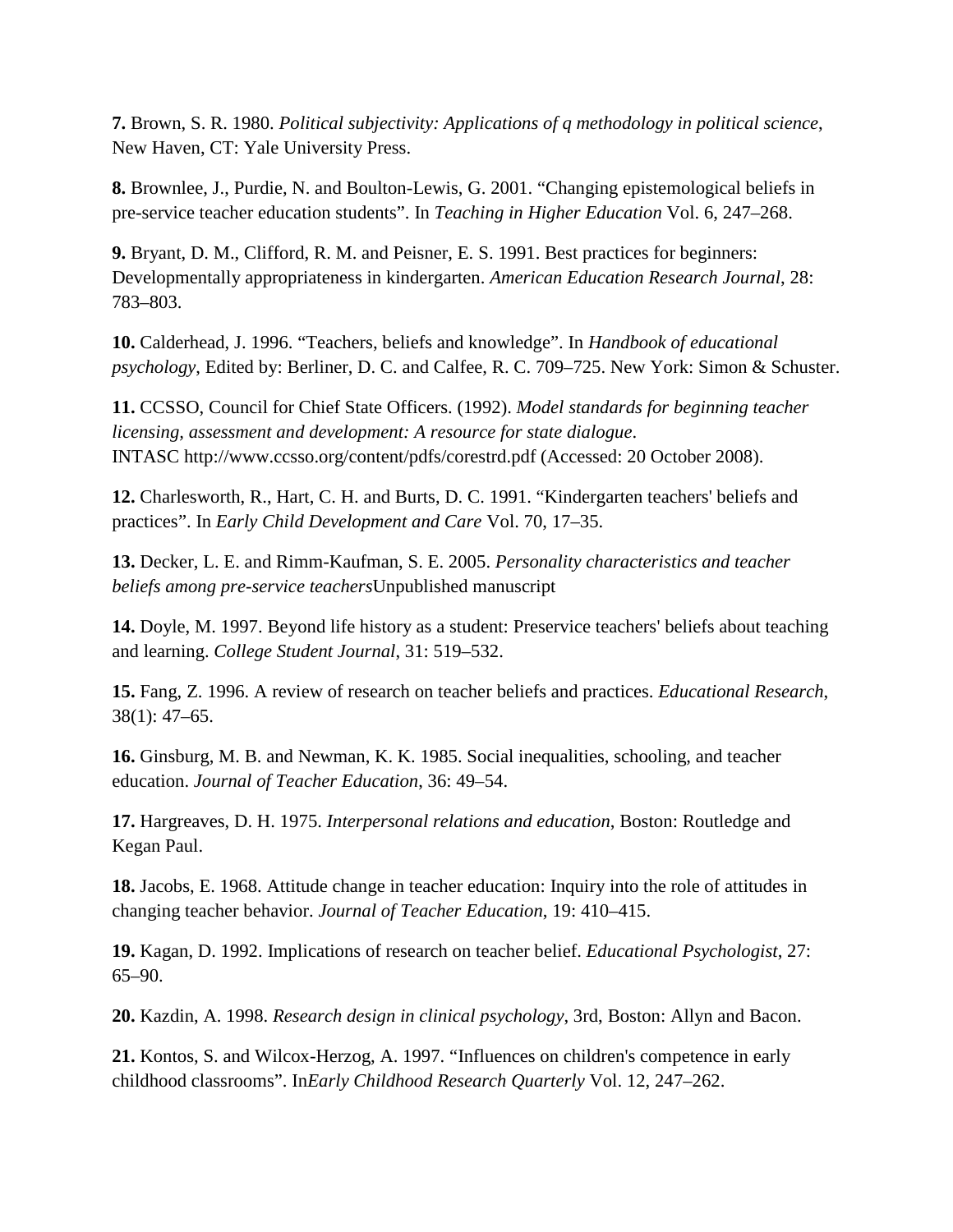**22.** Kontos, S. and Wilcox-Herzog, A. 2001. How do education and experience affect teachers of young children?.*Young Children*, 56(4): 85–91.

**23.** Lim, C. P. and Chan, B. C. 2007. "microLESSONS in teacher education: Examining preservice teachers' pedagogical beliefs". In *Computers & Education* Vol. 48, 474–494.

**24.** Lortie, D. 1975. *School teacher*, Chicago: University of Chicago Press.

**25.** Marcon, R. A. 1999. "Differential impact of preschool models on development and early learning of inner-city children: A three-cohort study". In *Developmental Psychology* Vol. 35, 358–375.

**26.** Maxwell, K. L, McWilliam, R. A., Hemmeter, M. L., Ault, M. J. and Schuster, J. W. 2001. "Predictors of developmentally appropriate classroom practices in kindergarten through third grade". In *Early Childhood Research Quarterly* Vol. 16, 431–452.

**27.** McDiarmid, G. W. 1990. Challenging prospective teachers' beliefs during early field experience: A quixotic undertaking?. *Journal of Teacher Education*, 41(3): 12–20.

**28.** McMullen, & Alat, (2002). Education matters in the nurturing of the beliefs of preschool caregivers and teachers.*Early Childhood Research and Practice, 4*(2). http://ecrp.uiuc.edu/v4n2/mcmullen.html (Accessed: 21 January 2009).

**29.** Murphy, P. K., Delli, L. M. and Edwards, M. N. 2004. The good teacher and good teaching: Comparing beliefs of second-grade students, preservice teachers, and inservice teachers. *The Journal of Experimental Education*, 72(2): 69–92.

**30.** Nettle, E. B. 1998. "Stability and change in the beliefs of student teachers during practice teaching". In *Teaching and Teacher Education* Vol. 14, 193–204.

**31.** Nisbett, R. and Ross, L. 1980. *Human inference: Strategies and shortcoming of social judgement*, Englewood Cliffs, NJ: Prentice-Hall.

**32.** Oliver, W. A. 1953. Teachers' educational beliefs versus their classroom practices. *Journal of Educational Research*, 47: 47–55.

**33.** Pajares, M. F. 1992. "Teachers' beliefs and educational research: Cleaning up a messy construct". In *Review of Educational Review* Vol. 62, 307–332.

**34.** Pianta, R. C., Howes, C., Burchinal, M., Clifford, R., Early, D., Barbarin, O. and al, et. 2004. "Features of pre-kindergarten programs, classrooms, and teachers: Do they predict observed classroom quality and child-teacher interactions?". In *Applied Developmental Science* Vol. 9, 144–159.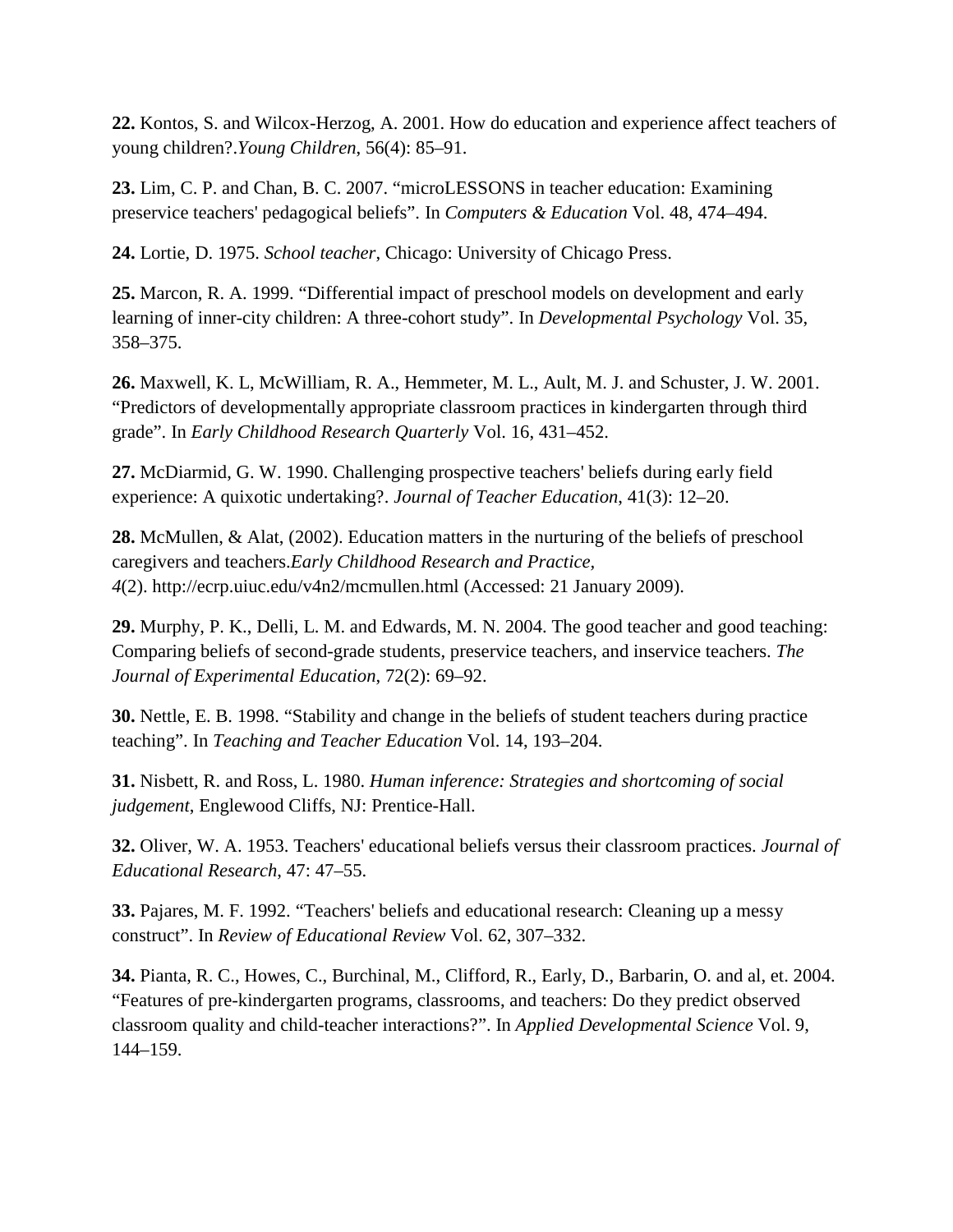**35.** Rimm-Kaufmann, S. E. 2004. *The Teacher Belief Q-Sort* Charlottesville, VA Unpublished Document

**36.** Rimm-Kaufman, S. E. and Sawyer, B. E. 2004. Primary-grade teachers' self-efficacy beliefs, attitudes toward teaching, and discipline and teaching practice priorities in relation to the responsive classroom approach. *Elementary School Journal*, 104: 321–341.

**37.** Rimm-Kaufman, S. E., Storm, M. D., Sawyer, B. E., Pianta, R. C. and La Paro, K. M. 2006. The teacher belief q-sort: A measure of teachers' priorities in relation to disciplinary practices, teaching practices, and beliefs about children. *Journal of School Psychology*, 44: 141–165.

**38.** Smith, K. E. 1997. "Student teachers' beliefs about developmentally appropriate practice: Pattern, stability and the influence of locus of control". In *Early Childhood Research Quarterly* Vol. 12, 221–243.

**39.** So, W. M. and Watkins, D. A. 2005. "From beginning teacher education to professional teaching: A study of the thinking of Hong Kong primary science teachers". In *Teaching and Teacher Education* Vol. 21, 525–541.

**40.** Stipek, D. J. and Byler, P. 1997. "Early childhood education teachers: Do they practice what they preach?". In *Early Childhood Research Quarterly* Vol. 12, 305–325.

**41.** Stipek, D., Feiler, R., Daniels, D. and Milburn, S. 1995. "The effects of different instructional approaches on young children's achievement and motivation". In *Child Development* Vol. 66, 209–223.

**42.** Tabachnick, R. and Zeichner, K. M. 1984. The impact of the student teaching experience on the development of teacher perspectives. *Journal of Teacher Education*, 35(6): 28–36.

**43.** Vartuli, S. 1999. "How early childhood teacher beliefs vary across grade level". In *Early Childhood Research Quarterly*Vol. 14, 489–514.

**44.** Whitebook, M., Howes, C. and Phillips, D. 1989. *Who cares? Child care teachers and the quality of care in America. Final Report, National Child Care Staffing Study*, Oakland, CA: Child Care Employment Project.

**45.** Wilcox-Herzog, A., & Ward, S. L., (2004). Measuring teachers' perceived interactions with children: A tool for assessing beliefs and intentions. *Early Childhood Research and Practice, 6*(2) http://ecrp.uiuc.edu/v6n2/herzog.html(Accessed: 3 December 2007).

**46.** Wilkerson, J. R. and Lang, W. S. 2007. *Assessing teacher dispositions*, New York: Corwin Press.